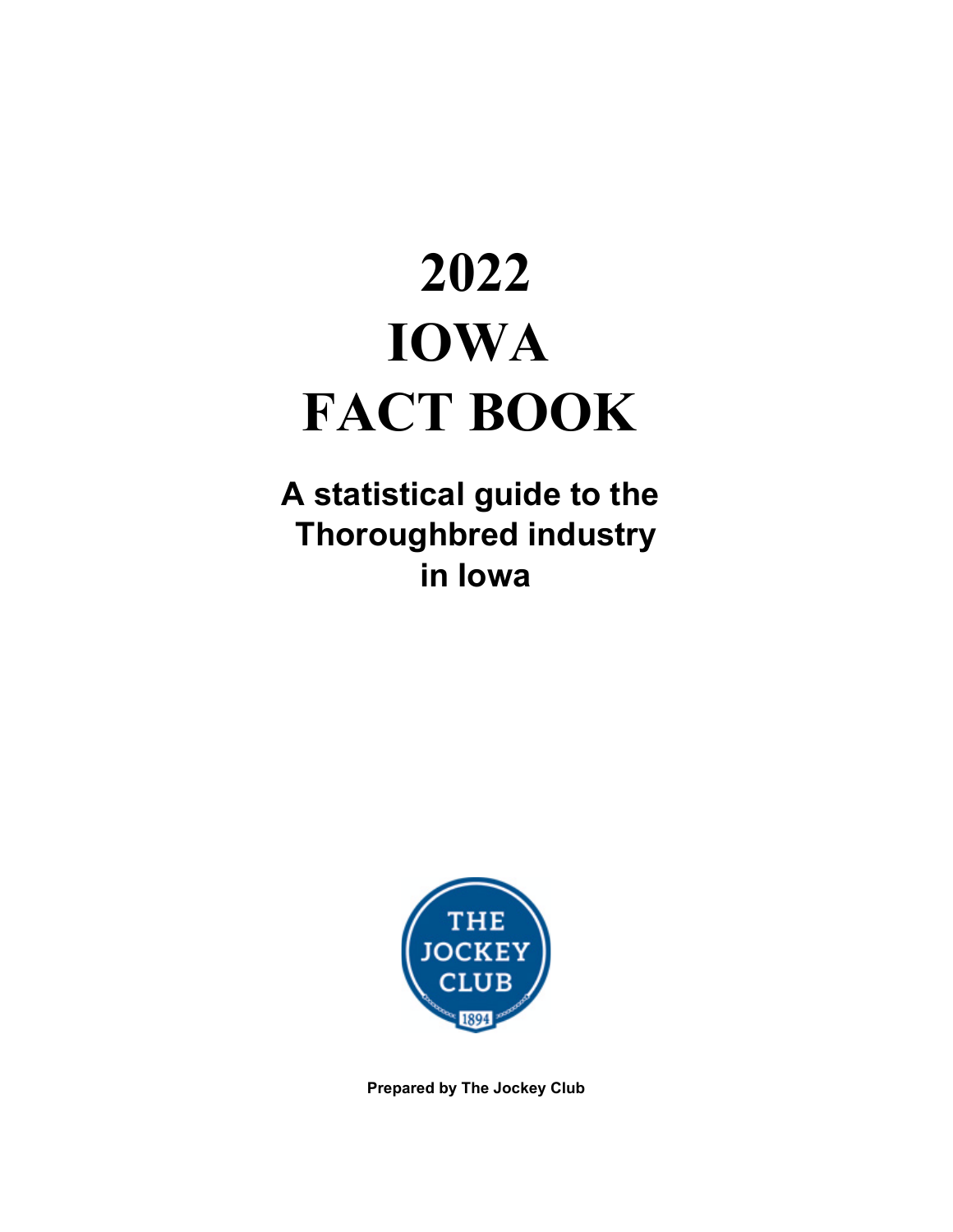### **Preface**

This report has been compiled as an industry service by The Jockey Club with the intent of shedding some statistical light on the Thoroughbred industry in IOWA and, in particular, trends that have evolved over the past two decades. It contains sections on breeding, racing and auction sales. Statistics within the breeding section and those pertaining to racing performance by foaling year are updated on a regular basis. Statistics contained herein are provided courtesy of The Jockey Club, The Jockey Club Information Systems Inc. and Equibase Company LLC. Information pertaining to stallions, mares bred and foal crops are maintained in The Jockey Club's pedigree database and reflect information submitted to the Registry by owners and breeders throughout North America as of the date listed on the page. Information pertaining to races, purses, starters, starts and field size are maintained in the Equibase Company database as collected and reported by chartcallers at tracks throughout North America. Information pertaining to the number of weanlings, yearlings and 2-year-olds sold at auction, gross sales, average price and median price are maintained in the equineline.com database of The Jockey Club Information Systems. Since 2005, Canadian purses have been converted to their equivalent amount in U.S. funds.

Many other statistics about the Thoroughbred industry can be found in The Jockey Club's Online Fact Book (jockeyclub.com/factbook.asp). The Jockey Club is dedicated to the improvement of Thoroughbred breeding and racing and serves as the breed registry for North American Thoroughbreds.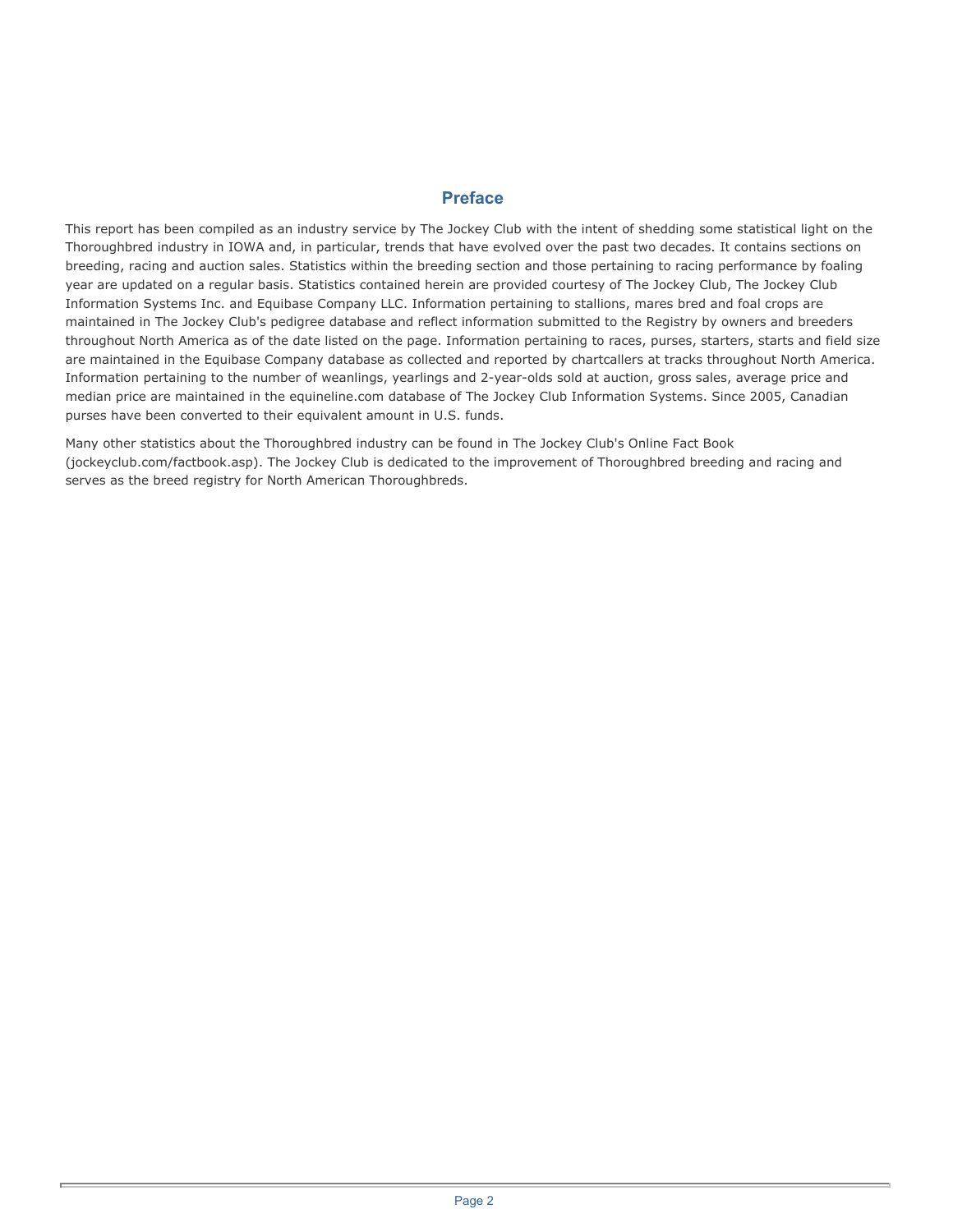### **Iowa Fact Book - Table of Contents**

### **Breeding Section**

| Annual Mares Bred to Iowa Stallions           | 4 |
|-----------------------------------------------|---|
| Annual Iowa Registered Foal Crop              | 5 |
| Foaling Area of Iowa-Sired Registered Foals   | 6 |
| Conception Area of Iowa-Bred Registered Foals |   |

### **Racing Section**

| lowa Racing Overview                                 |     |
|------------------------------------------------------|-----|
| lowa-Bred Racing Statistics by Racing Year           |     |
| lowa-Bred Racing Statistics by Foaling Year          | 10. |
| lowa-Bred Starters and Starts: In-State/Out-of-State | 11  |
| Percentage of Iowa-Bred Earnings by Racing Area      | 12  |

### **Sales Section**

| Auction Results for Iowa-Bred Weanlings   | 13              |
|-------------------------------------------|-----------------|
| Auction Results for Iowa-Bred Yearlings   | 14              |
| Auction Results for Iowa-Bred 2-Year-Olds | 15 <sup>1</sup> |

*Bred (Area Foaled): The term "bred" is sometimes used to describe the location where a foal was born, e.g., Kentucky bred (born in Kentucky) or New York bred (born in New York).* 

Copyright © 2022 The Jockey Club. All rights reserved.

No part of this publication may be reproduced, stored in a retrieval system, or transmitted in any form or by means electronic, mechanical, photographic, magnetic or otherwise, without prior written permission of the publisher.

Data provided or compiled by The Jockey Club generally are accurate, but occasionally errors occur as a result of incorrect data received from others, mistakes in processing, and other causes. Therefore, The Jockey Club makes no representations or warranties, expressed or implied, including those of merchantability, accuracy, timeliness or fitness for a particular purpose as to any matter whatsoever, including, but not limited to, the accuracy of any information, product, program or service furnished hereunder. By using the information, product, program or service furnished hereunder, you accept the information, product, program or service "AS IS." Your use of the information, product, program or service CONTAINED HEREIN is at your own risk and you assume full responsibility and risk of loss resulting from use thereof. THE JOCKEY CLUB SHALL NOT HAVE ANY RESPONSIBILITY OR LIABILITY ARISING FROM THE USE OF THE INFORMATION, PRODUCTS, PROGRAMS OR SERVICES FURNISHED HEREUNDER.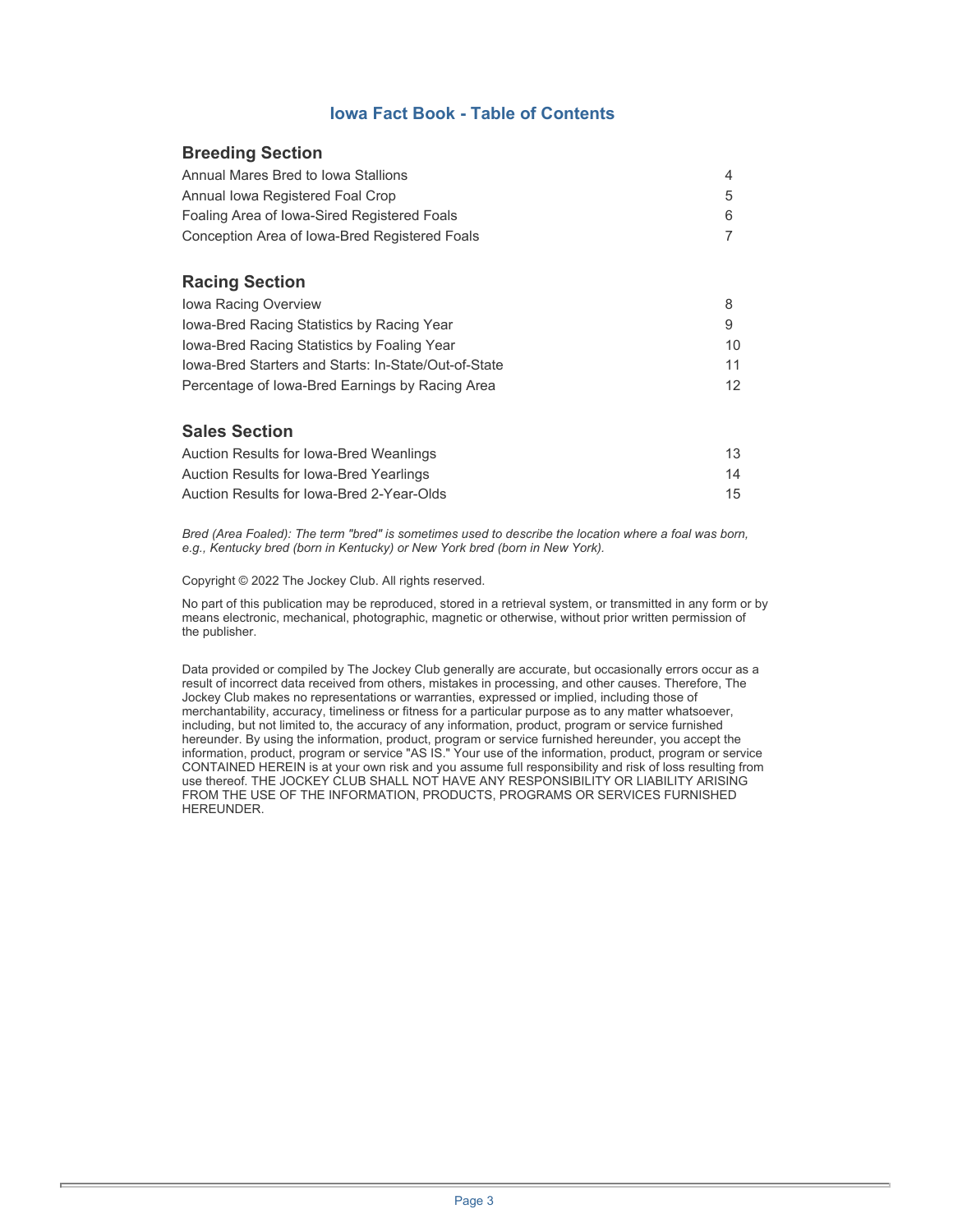

### Annual Mares Bred to Iowa Stallions

| Year | <b>Mares</b><br><b>Bred</b> | Pct. of NA | <b>Stallions</b> | <b>Pct. of NA</b> | Avg.<br><b>Book Size</b> | Avg. NA<br><b>Book Size</b> |
|------|-----------------------------|------------|------------------|-------------------|--------------------------|-----------------------------|
| 2001 | 743                         | 1.2        | 68               | 1.5               | 10.9                     | 13.7                        |
| 2002 | 669                         | 1.0        | 61               | 1.4               | 11.0                     | 14.1                        |
| 2003 | 639                         | 1.0        | 53               | 1.2               | 12.1                     | 14.2                        |
| 2004 | 527                         | 0.8        | 49               | 1.1               | 10.8                     | 14.6                        |
| 2005 | 481                         | 0.8        | 43               | 1.0               | 11.2                     | 15.1                        |
| 2006 | 431                         | 0.7        | 43               | 1.0               | 10.0                     | 15.5                        |
| 2007 | 414                         | 0.7        | 39               | 1.0               | 10.6                     | 15.8                        |
| 2008 | 335                         | 0.6        | 30               | 0.8               | 11.2                     | 15.6                        |
| 2009 | 263                         | 0.5        | 30               | 0.9               | 8.8                      | 14.9                        |
| 2010 | 176                         | 0.4        | 25               | 0.8               | 7.0                      | 14.2                        |
| 2011 | 193                         | 0.5        | 25               | 0.9               | 7.7                      | 14.2                        |
| 2012 | 241                         | 0.6        | 28               | 1.1               | 8.6                      | 14.7                        |
| 2013 | 197                         | 0.5        | 22               | 0.9               | 9.0                      | 15.5                        |
| 2014 | 162                         | 0.4        | 22               | 1.0               | 7.4                      | 16.5                        |
| 2015 | 103                         | 0.3        | 23               | 1.1               | 4.5                      | 18.1                        |
| 2016 | 121                         | 0.3        | 20               | 1.0               | 6.1                      | 18.4                        |
| 2017 | 162                         | 0.5        | 17               | 0.9               | 9.5                      | 18.2                        |
| 2018 | 126                         | 0.4        | 19               | 1.1               | 6.6                      | 18.7                        |
| 2019 | 79                          | 0.3        | 15               | 0.9               | 5.3                      | 19.0                        |
| 2020 | 72                          | 0.2        | 11               | 0.7               | 6.5                      | 19.6                        |
| 2021 | 83                          | 0.3        | 9                | 0.7               | 9.2                      | 23.3                        |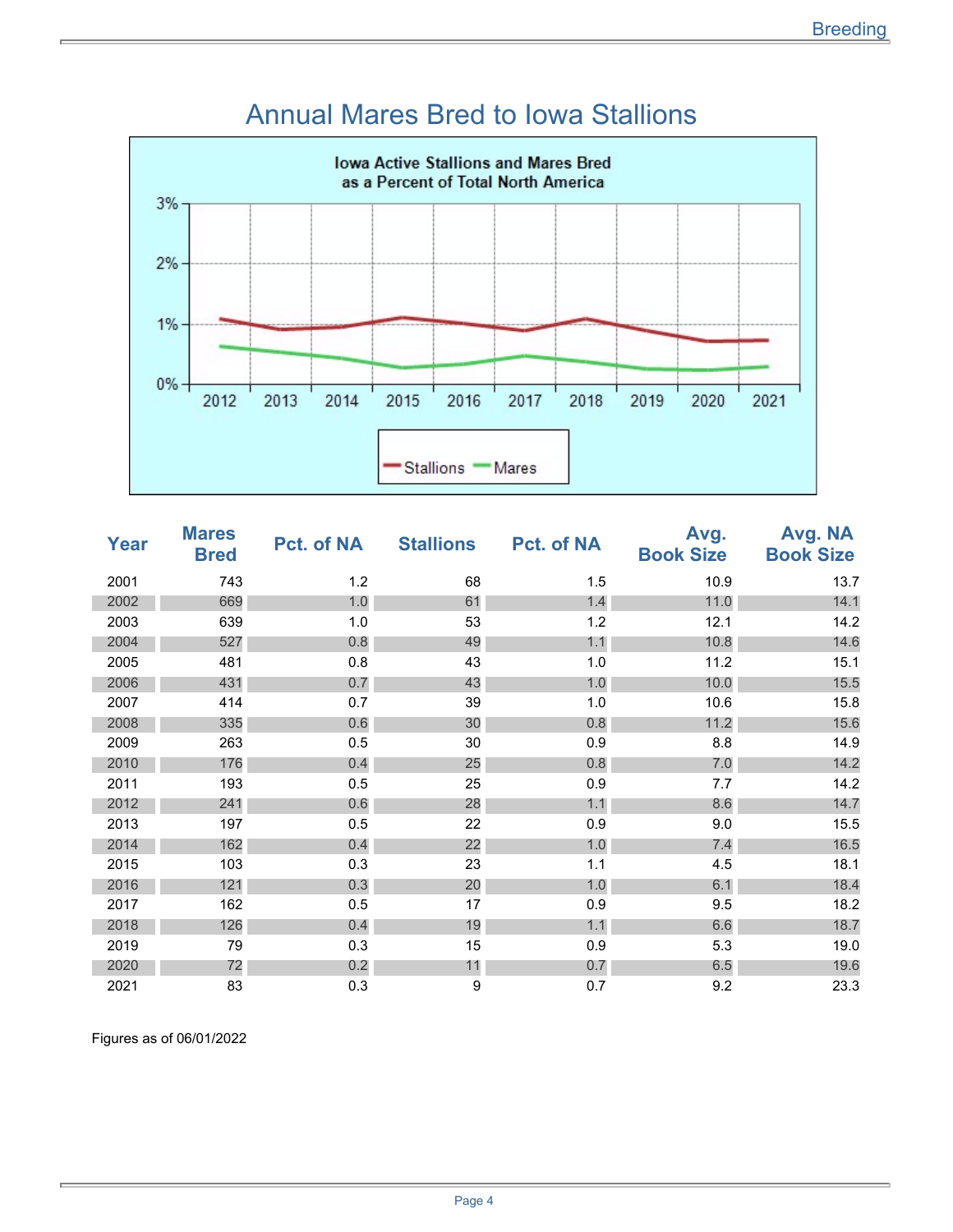

## Annual Iowa Registered Foal Crop

| <b>Crop</b><br><b>Year</b> | lowa | <b>North</b><br><b>America</b> | Pct. of<br><b>NA Crop</b> |
|----------------------------|------|--------------------------------|---------------------------|
| 2000                       | 521  | 37,755                         | 1.4                       |
| 2001                       | 494  | 37,901                         | 1.3                       |
| 2002                       | 462  | 35,978                         | 1.3                       |
| 2003                       | 434  | 37,067                         | 1.2                       |
| 2004                       | 364  | 37,949                         | 1.0                       |
| 2005                       | 386  | 38,365                         | 1.0                       |
| 2006                       | 356  | 38,104                         | 0.9                       |
| 2007                       | 296  | 37,499                         | 0.8                       |
| 2008                       | 287  | 35,274                         | 0.8                       |
| 2009                       | 262  | 32,364                         | 0.8                       |
| 2010                       | 242  | 28,420                         | 0.9                       |
| 2011                       | 217  | 24,939                         | 0.9                       |
| 2012                       | 290  | 23,542                         | 1.2                       |
| 2013                       | 262  | 23,248                         | 1.1                       |
| 2014                       | 254  | 23,001                         | 1.1                       |
| 2015                       | 262  | 23,045                         | 1.1                       |
| 2016                       | 202  | 22,680                         | 0.9                       |
| 2017                       | 199  | 22,249                         | 0.9                       |
| 2018                       | 173  | 21,259                         | 0.8                       |
| 2019                       | 154  | 20,433                         | 0.8                       |
| 2020                       | 156  | 20,500 *                       | 0.8                       |

\* Estimated figure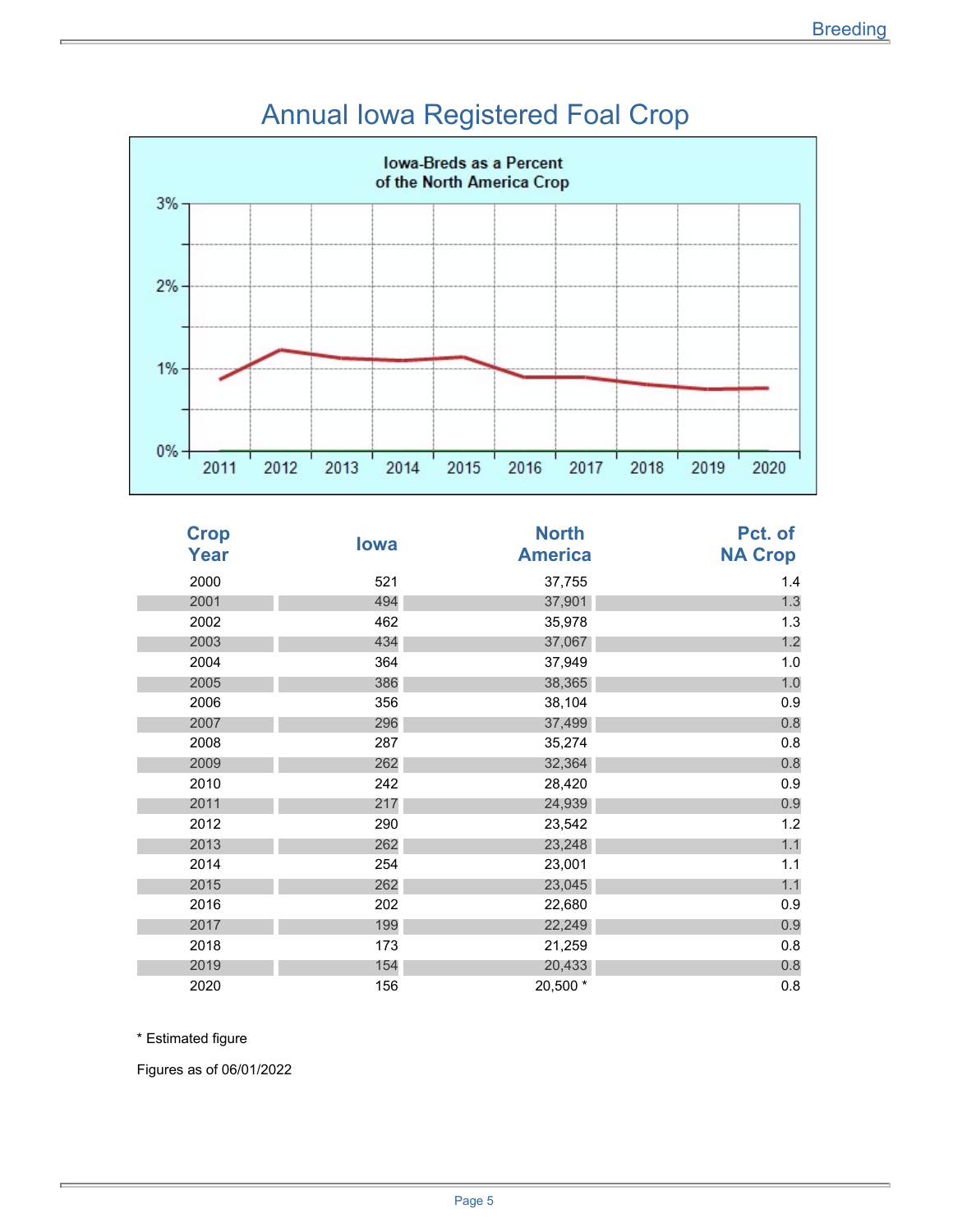## Foaling Area of Iowa-Sired Registered Foals

### **Crop Year**

| <b>Foaling Area</b> | 2020     | 2019        | 2018     | 2017         | 2016 |
|---------------------|----------|-------------|----------|--------------|------|
| IA                  | 50       | 55          | 66       | 60           | 49   |
| <b>NE</b>           | 3        | 0           |          |              |      |
| KS                  |          | $\Omega$    | $\Omega$ | $\Omega$     | 0    |
| OK                  |          | 0           |          | $\mathbf{I}$ | 0    |
| <b>SD</b>           | 0        | 0           | O        | 0            |      |
| IL                  | $\Omega$ | O           |          |              |      |
| <b>KY</b>           | $\Omega$ | 0           | 0        |              | 2    |
| <b>MN</b>           | O        |             | 5        |              |      |
| <b>ND</b>           | $\Omega$ | $\mathbf 0$ |          | $\Omega$     | 0    |
| <b>AR</b>           | 0        | 2           |          |              | 0    |
| CO                  | $\Omega$ | $\Omega$    | $\Omega$ | ∩            |      |
| <b>Total</b>        | 55       | 61          | 73       | 70           | 57   |
|                     |          |             |          |              |      |

Note: Figures include only foals born in the U.S., Canada and Puerto Rico. Ranked by number of registered foals in 2020 Figures as of 06/01/2022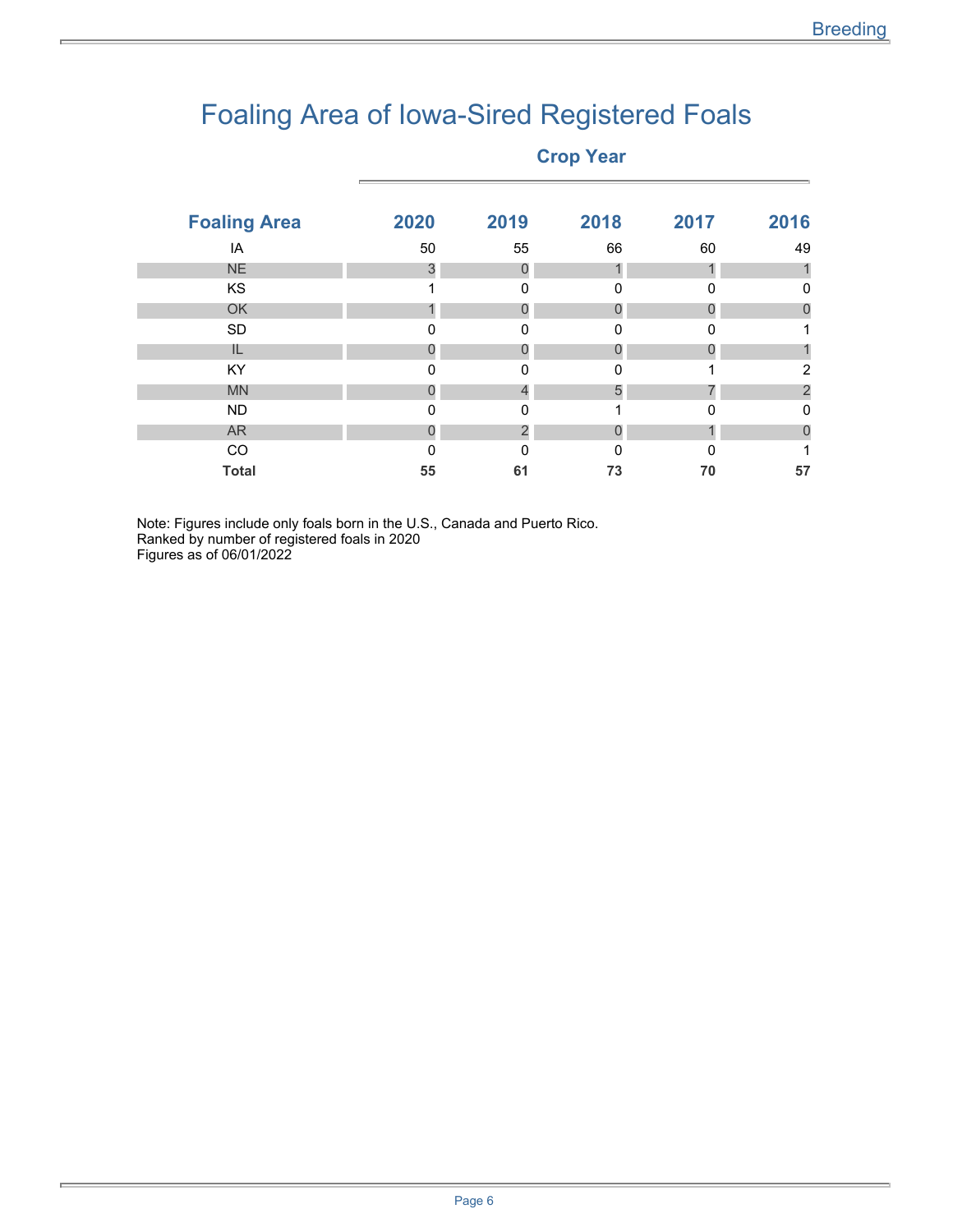## Conception Area of Iowa-Bred Registered Foals

**Crop Year** 

| 2020           | 2019                    | 2018           | 2017             | 2016                      |
|----------------|-------------------------|----------------|------------------|---------------------------|
| 98             | 85                      | 88             | 107              | 129                       |
| 50             | 55                      | 66             | 60               | 49                        |
| 3              | $\overline{7}$          | 3              | 6                | $\overline{2}$            |
|                | $\overline{0}$          | $\theta$       | $\mathbf{1}$     | 1                         |
| $\overline{c}$ | 0                       | 0              | $\Omega$         | 0                         |
| $\mathbf{1}$   | 1                       | 1              | $\overline{0}$   | $\mathcal{S}$             |
| 0              | 0                       | 0              |                  | $\ensuremath{\mathsf{3}}$ |
| 0              | $\theta$                | 1              | $\overline{c}$   | $\theta$                  |
| $\mathbf 0$    | $\mathbf 0$             | 0              | 0                | $\overline{2}$            |
| $\mathbf{0}$   | $\mathbf 0$             | $\mathfrak{S}$ | 0                |                           |
| $\mathbf 0$    | 0                       | $\mathbf 0$    |                  | $\mathbf 0$               |
| $\mathbf{0}$   | $\overline{\mathbf{c}}$ | 1              | 5                | $\overline{4}$            |
| 0              | $\mathbf 0$             | $\overline{2}$ | 3                | $\mathbf 0$               |
| $\overline{0}$ | $\overline{0}$          | $\overline{0}$ |                  | $\mathbf 0$               |
| 0              | $\overline{2}$          | 5              | $10$             | 3                         |
| $\overline{0}$ | 1                       | $\overline{0}$ | $\overline{0}$   | 1                         |
| 0              | $\mathbf 0$             | 0              |                  | $\mathbf 0$               |
| 0              | $\boldsymbol{0}$        | $\theta$       |                  | $\overline{c}$            |
| 0              | 1                       | 3              | $\Omega$         | 1                         |
| 0              | 0                       | 0              | $\boldsymbol{0}$ |                           |
| 156            | 154                     | 173            | 199              | 202                       |
|                | $\overline{\mathbf{c}}$ |                |                  |                           |

Note: Figures include only foals conceived in the U.S., Canada and Puerto Rico and where the conception area is known. Ranked by number of registered foals in 2020. Figures as of 06/01/2022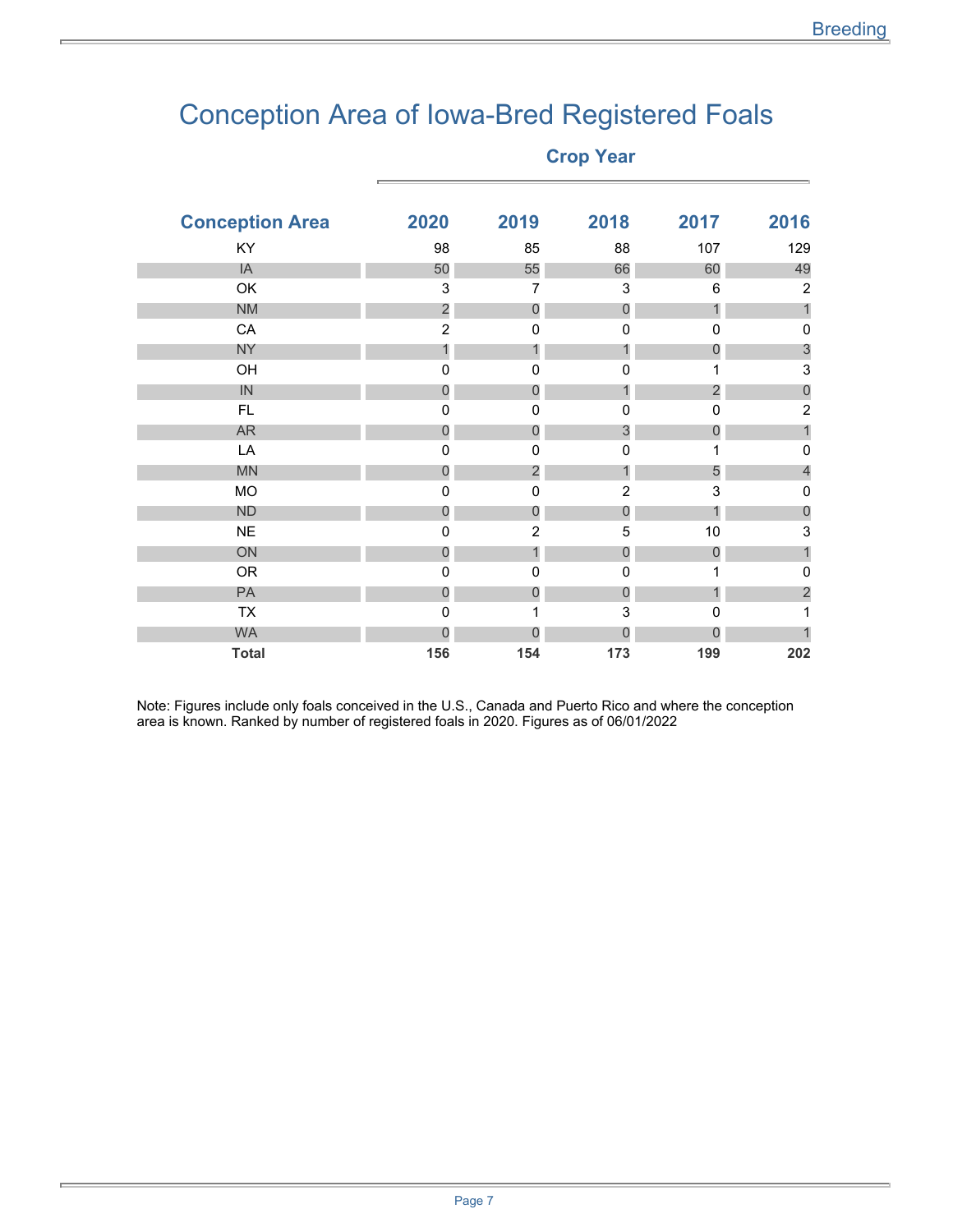

### Iowa Racing Overview

| Year | <b>Races</b> | <b>Purses</b> | <b>Starters</b> | <b>Starts</b> | Race<br><b>Days</b> | <b>Avg. Field</b><br><b>Size</b> | Avg.<br><b>Purse</b><br>per Race |
|------|--------------|---------------|-----------------|---------------|---------------------|----------------------------------|----------------------------------|
| 2001 | 774          | 15,574,469    | 1,736           | 6,770         | 97                  | 8.7                              | 20,122                           |
| 2002 | 780          | 16,301,701    | 1,663           | 6,614         | 98                  | 8.5                              | 20,900                           |
| 2003 | 770          | 14,179,378    | 1,515           | 6,190         | 100                 | 8.0                              | 18,415                           |
| 2004 | 746          | 13,032,728    | 1,436           | 5,959         | 96                  | 8.0                              | 17,470                           |
| 2005 | 707          | 13,116,511    | 1,277           | 5,345         | 95                  | 7.6                              | 18,552                           |
| 2006 | 641          | 14,621,141    | 1,320           | 5,015         | 81                  | 7.8                              | 22,810                           |
| 2007 | 662          | 14,908,433    | 1,438           | 5,047         | 86                  | 7.6                              | 22,520                           |
| 2008 | 679          | 15,787,582    | 1,468           | 5,401         | 90                  | 8.0                              | 23,251                           |
| 2009 | 631          | 14,667,968    | 1,385           | 4,884         | 82                  | 7.7                              | 23,246                           |
| 2010 | 603          | 15,262,699    | 1,363           | 4,593         | 67                  | 7.6                              | 25,311                           |
| 2011 | 604          | 15,572,171    | 1,473           | 4,635         | 66                  | 7.7                              | 25,782                           |
| 2012 | 605          | 15,023,328    | 1,394           | 4,447         | 67                  | 7.4                              | 24,832                           |
| 2013 | 606          | 14,895,108    | 1,395           | 4,737         | 67                  | 7.8                              | 24,579                           |
| 2014 | 605          | 14,237,400    | 1,291           | 4,455         | 67                  | 7.4                              | 23,533                           |
| 2015 | 602          | 13,945,360    | 1,260           | 4,369         | 67                  | 7.3                              | 23,165                           |
| 2016 | 596          | 13,791,332    | 1,237           | 4,200         | 67                  | 7.0                              | 23,140                           |
| 2017 | 590          | 14,188,977    | 1,214           | 4,185         | 67                  | 7.1                              | 24,049                           |
| 2018 | 593          | 14,530,702    | 1,240           | 4,073         | 67                  | 6.9                              | 24,504                           |
| 2019 | 591          | 15,506,960    | 1,134           | 3,891         | 67                  | 6.6                              | 26,239                           |
| 2020 | 482          | 11,211,986    | 979             | 3,274         | 67                  | 6.8                              | 23,261                           |
| 2021 | 596          | 15,543,349    | 1,044           | 3,849         | 84                  | 6.5                              | 26,079                           |

Note: Purses represent all available money, including monies not won and returned to state breeder or other funds.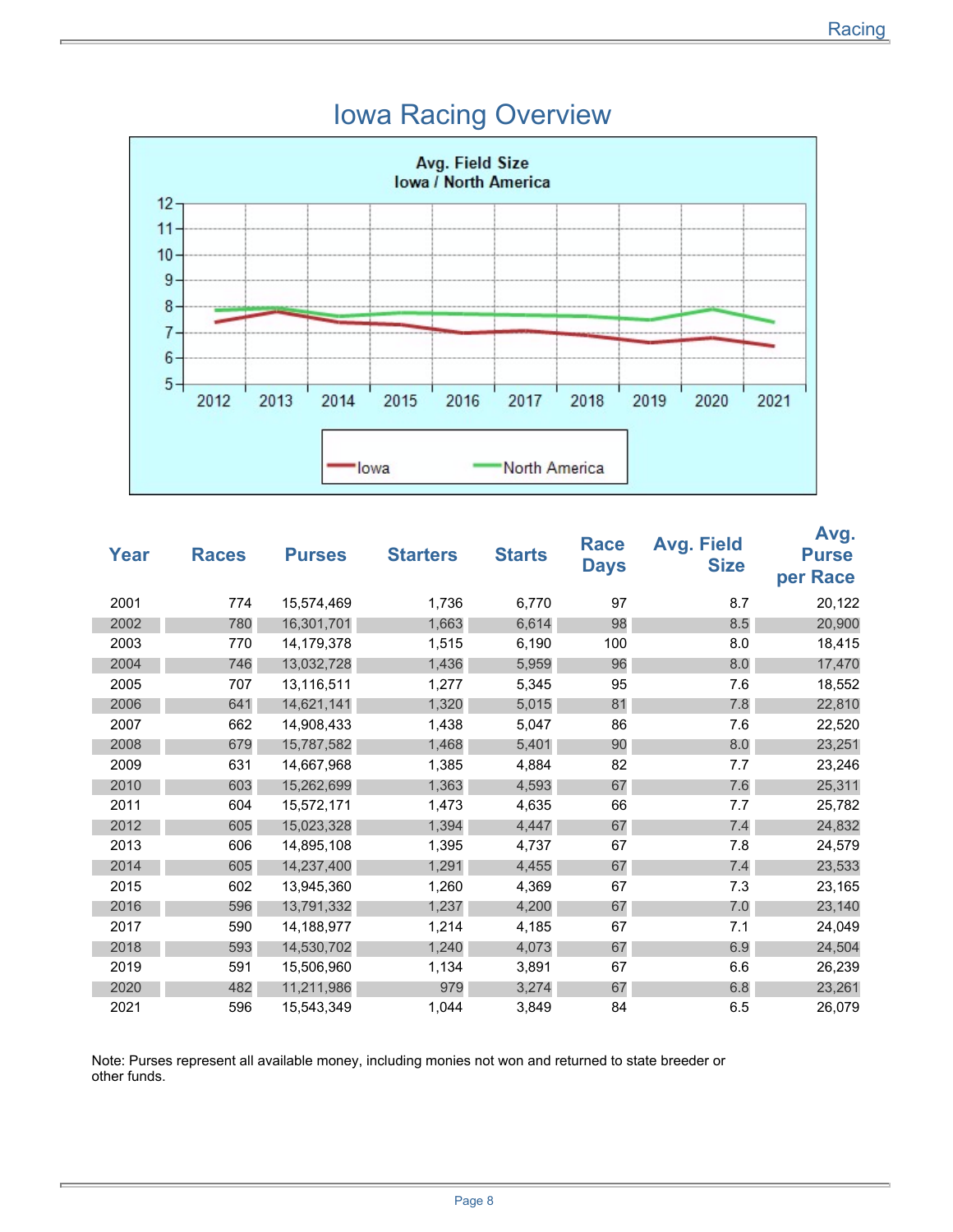

## Iowa-Bred Racing Statistics by Racing Year

| <b>Racing</b><br>Year | <b>Starters</b> | <b>Starts</b> | <b>Earnings</b> | <b>Avg. Earnings</b><br>per Starter | <b>Avg. Starts</b><br>per Starter |
|-----------------------|-----------------|---------------|-----------------|-------------------------------------|-----------------------------------|
| 2001                  | 772             | 4,893         | 8,673,173       | 11,235                              | 6.3                               |
| 2002                  | 827             | 5,686         | 8,924,851       | 10,792                              | 6.9                               |
| 2003                  | 882             | 5,984         | 8,943,306       | 10,140                              | 6.8                               |
| 2004                  | 923             | 6,251         | 8,914,315       | 9,658                               | 6.8                               |
| 2005                  | 858             | 6,066         | 9,470,316       | 11,038                              | 7.1                               |
| 2006                  | 817             | 5,440         | 10,046,534      | 12,297                              | 6.7                               |
| 2007                  | 768             | 4,979         | 9,592,720       | 12,491                              | 6.5                               |
| 2008                  | 712             | 4,797         | 9,663,765       | 13,573                              | 6.7                               |
| 2009                  | 686             | 4,335         | 8,651,493       | 12,612                              | 6.3                               |
| 2010                  | 586             | 3,386         | 7,711,226       | 13,159                              | 5.8                               |
| 2011                  | 569             | 3,127         | 8,161,162       | 14,343                              | 5.5                               |
| 2012                  | 570             | 3,246         | 8,600,303       | 15,088                              | 5.7                               |
| 2013                  | 574             | 3,223         | 8,457,676       | 14,735                              | 5.6                               |
| 2014                  | 566             | 3,349         | 8,087,770       | 14,289                              | 5.9                               |
| 2015                  | 565             | 3,397         | 8,155,817       | 14,435                              | 6.0                               |
| 2016                  | 606             | 3,744         | 9,450,007       | 15,594                              | 6.2                               |
| 2017                  | 589             | 3,747         | 9,507,982       | 16,143                              | 6.4                               |
| 2018                  | 565             | 3,386         | 9,569,488       | 16,937                              | 6.0                               |
| 2019                  | 510             | 3,164         | 10,472,110      | 20,534                              | 6.2                               |
| 2020                  | 477             | 2,595         | 7,781,451       | 16,313                              | 5.4                               |
| 2021                  | 432             | 2,609         | 9,669,111       | 22,382                              | 6.0                               |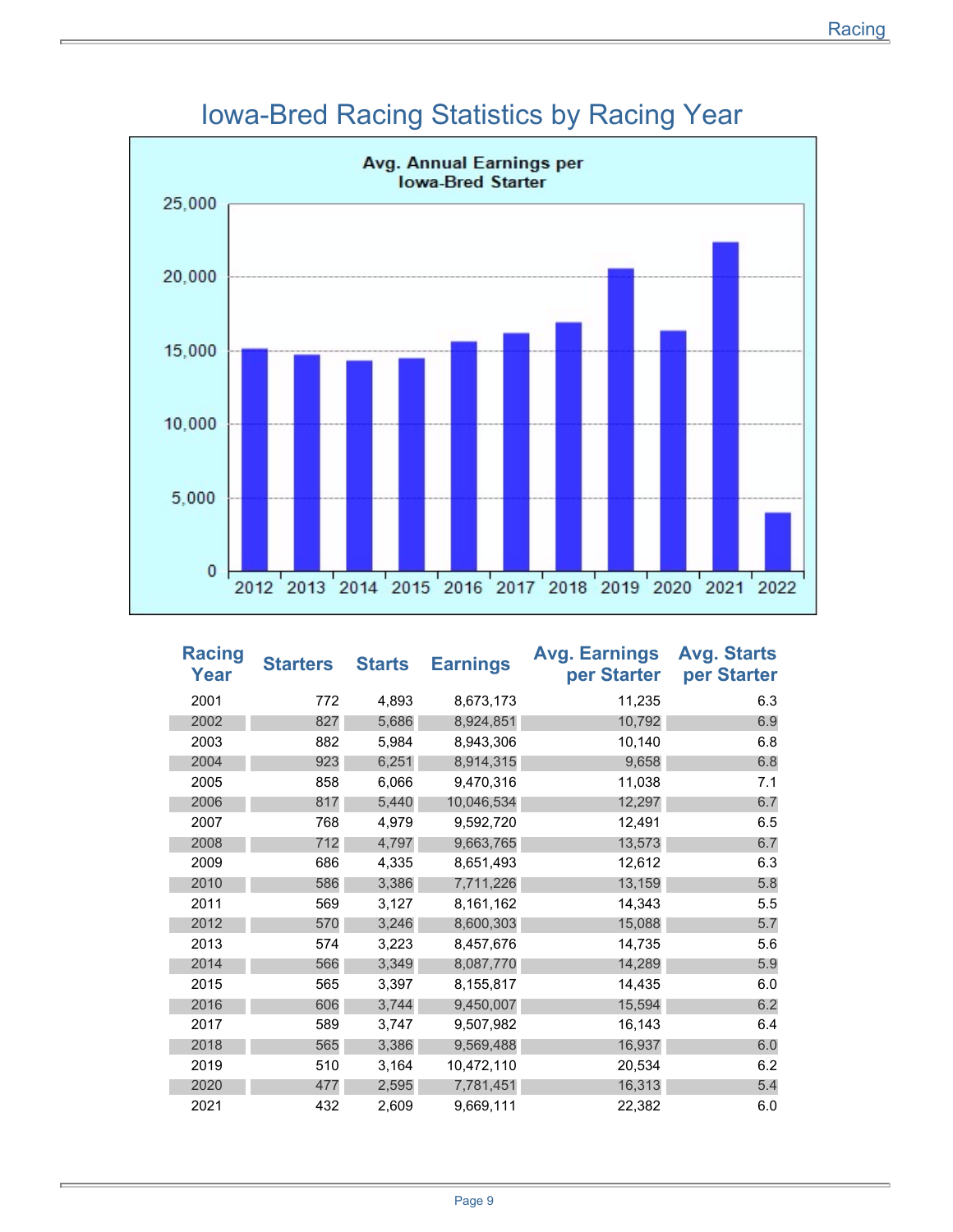## Iowa-Bred Racing Statistics by Foaling Year

| <b>Foaling</b><br>Year | Reg.<br><b>Foals</b> | <b>Starters</b> | <b>Lifetime</b><br><b>Starts</b> | <b>Lifetime</b><br><b>Earnings</b> | <b>Avg. Earnings</b><br>per Starter | <b>Avg. Starts</b><br>per Starter |
|------------------------|----------------------|-----------------|----------------------------------|------------------------------------|-------------------------------------|-----------------------------------|
| 2000                   | 521                  | 319             | 5,712                            | 8,625,678                          | 27,040                              | 17.9                              |
| 2001                   | 494                  | 325             | 6,113                            | 8,886,264                          | 27,342                              | 18.8                              |
| 2002                   | 462                  | 283             | 5,240                            | 9,383,591                          | 33,158                              | 18.5                              |
| 2003                   | 434                  | 281             | 4,986                            | 9,998,384                          | 35,581                              | 17.7                              |
| 2004                   | 364                  | 240             | 4,346                            | 8,602,509                          | 35,844                              | 18.1                              |
| 2005                   | 386                  | 247             | 4,017                            | 8,811,910                          | 35,676                              | 16.3                              |
| 2006                   | 356                  | 226             | 3,542                            | 8,302,748                          | 36,738                              | 15.7                              |
| 2007                   | 296                  | 199             | 3,343                            | 8,351,924                          | 41,969                              | 16.8                              |
| 2008                   | 287                  | 199             | 2,918                            | 8,268,547                          | 41,550                              | 14.7                              |
| 2009                   | 262                  | 205             | 3,164                            | 8,368,886                          | 40,824                              | 15.4                              |
| 2010                   | 242                  | 181             | 2,973                            | 8,943,460                          | 49,411                              | 16.4                              |
| 2011                   | 217                  | 170             | 2,647                            | 6,278,681                          | 36,933                              | 15.6                              |
| 2012                   | 290                  | 229             | 2,649                            | 6,661,130                          | 29,088                              | 11.6                              |
| 2013                   | 262                  | 196             | 2,073                            | 6,412,126                          | 32,715                              | 10.6                              |
| 2014                   | 254                  | 186             | 2,084                            | 6,893,030                          | 37,059                              | 11.2                              |
| 2015                   | 262                  | 179             | 1,136                            | 4,109,184                          | 22,956                              | 6.3                               |
| 2016                   | 202                  | 129             | 954                              | 3,964,303                          | 30,731                              | 7.4                               |
| 2017                   | 199                  | 126             | 737                              | 3,065,948                          | 24,333                              | 5.8                               |
| 2018                   | 173                  | 111             | 821                              | 3,796,823                          | 34,206                              | 7.4                               |
| 2019                   | 154                  | 82              | 294                              | 1,465,631                          | 17,874                              | 3.6                               |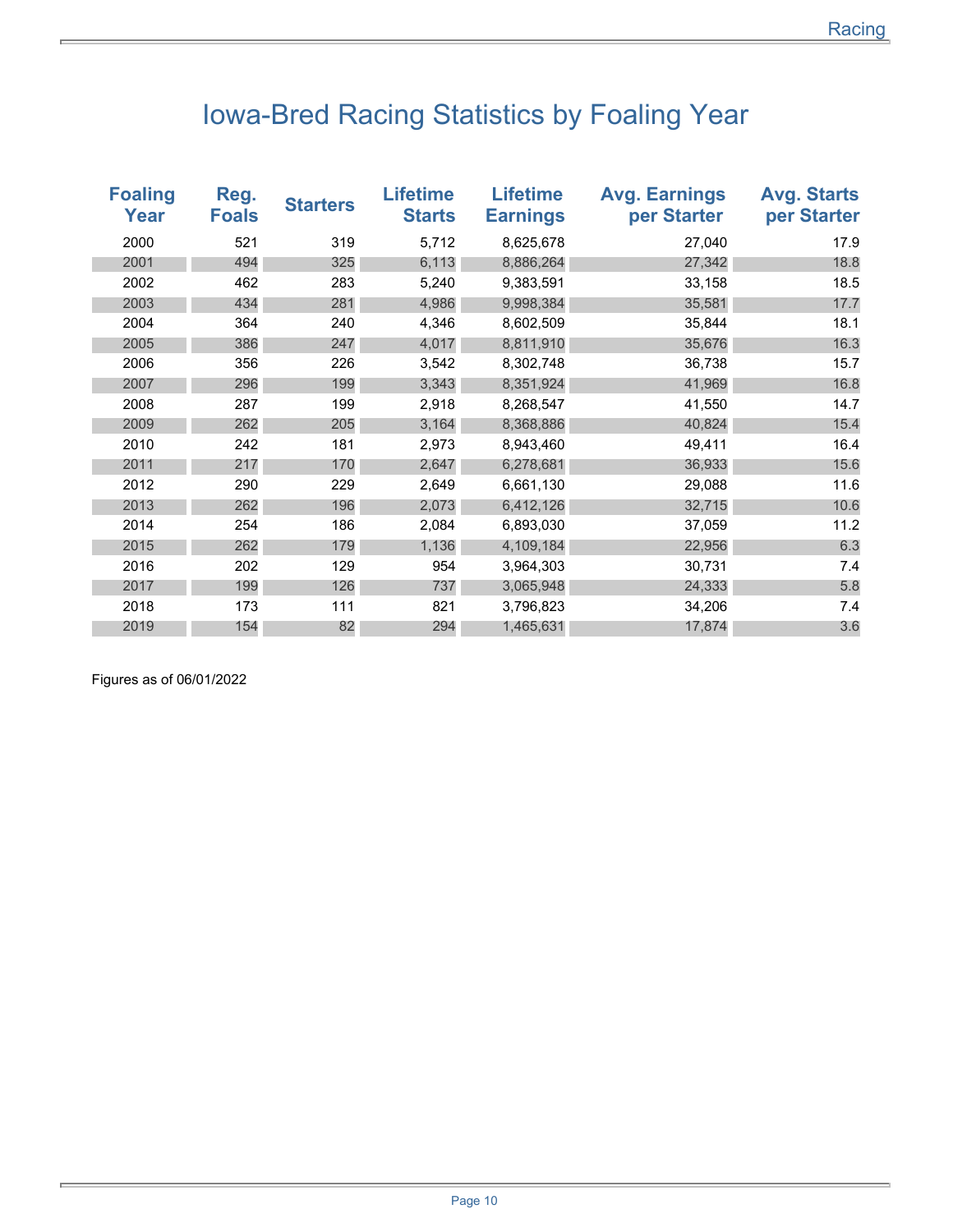

### Iowa-Bred Starters and Starts: In-State/Out-of-State

| <b>Foaling</b><br>Year | <b>Total</b><br><b>Starters</b> | <b>In-State</b><br><b>Starters</b> | Pct. of<br><b>In-State</b><br><b>Starters</b> | <b>Total</b><br><b>Starts</b> | <b>In-State</b><br><b>Starts</b> | Pct. of<br><b>In-State</b><br><b>Starts</b> |
|------------------------|---------------------------------|------------------------------------|-----------------------------------------------|-------------------------------|----------------------------------|---------------------------------------------|
| 2000                   | 319                             | 259                                | 81.2                                          | 5,712                         | 2,725                            | 47.7                                        |
| 2001                   | 325                             | 274                                | 84.3                                          | 6,113                         | 2,943                            | 48.1                                        |
| 2002                   | 283                             | 245                                | 86.6                                          | 5,240                         | 2,705                            | 51.6                                        |
| 2003                   | 281                             | 244                                | 86.8                                          | 4,986                         | 2,880                            | 57.8                                        |
| 2004                   | 240                             | 216                                | 90.0                                          | 4,346                         | 2,393                            | 55.1                                        |
| 2005                   | 247                             | 231                                | 93.5                                          | 4,017                         | 2,419                            | 60.2                                        |
| 2006                   | 226                             | 206                                | 91.2                                          | 3,542                         | 2,195                            | 62.0                                        |
| 2007                   | 199                             | 187                                | 94.0                                          | 3,343                         | 2,157                            | 64.5                                        |
| 2008                   | 199                             | 193                                | 97.0                                          | 2,918                         | 2,116                            | 72.5                                        |
| 2009                   | 205                             | 201                                | 98.0                                          | 3,164                         | 2,121                            | 67.0                                        |
| 2010                   | 181                             | 176                                | 97.2                                          | 2,973                         | 2,063                            | 69.4                                        |
| 2011                   | 170                             | 158                                | 92.9                                          | 2,647                         | 1,492                            | 56.4                                        |
| 2012                   | 229                             | 219                                | 95.6                                          | 2,649                         | 1,711                            | 64.6                                        |
| 2013                   | 196                             | 183                                | 93.4                                          | 2,073                         | 1,261                            | 60.8                                        |
| 2014                   | 168                             | 144                                | 85.7                                          | 1,234                         | 844                              | 68.4                                        |
| 2015                   | 179                             | 169                                | 94.4                                          | 1,136                         | 833                              | 73.3                                        |
| 2016                   | 129                             | 121                                | 93.8                                          | 954                           | 736                              | 77.1                                        |
| 2017                   | 126                             | 116                                | 92.1                                          | 737                           | 581                              | 78.8                                        |
| 2018                   | 111                             | 109                                | 98.2                                          | 821                           | 740                              | 90.1                                        |
| 2019                   | 82                              | 73                                 | 89.0                                          | 294                           | 241                              | 82.0                                        |

Note: In-state starters include any Thoroughbred that made at least one start in its native state.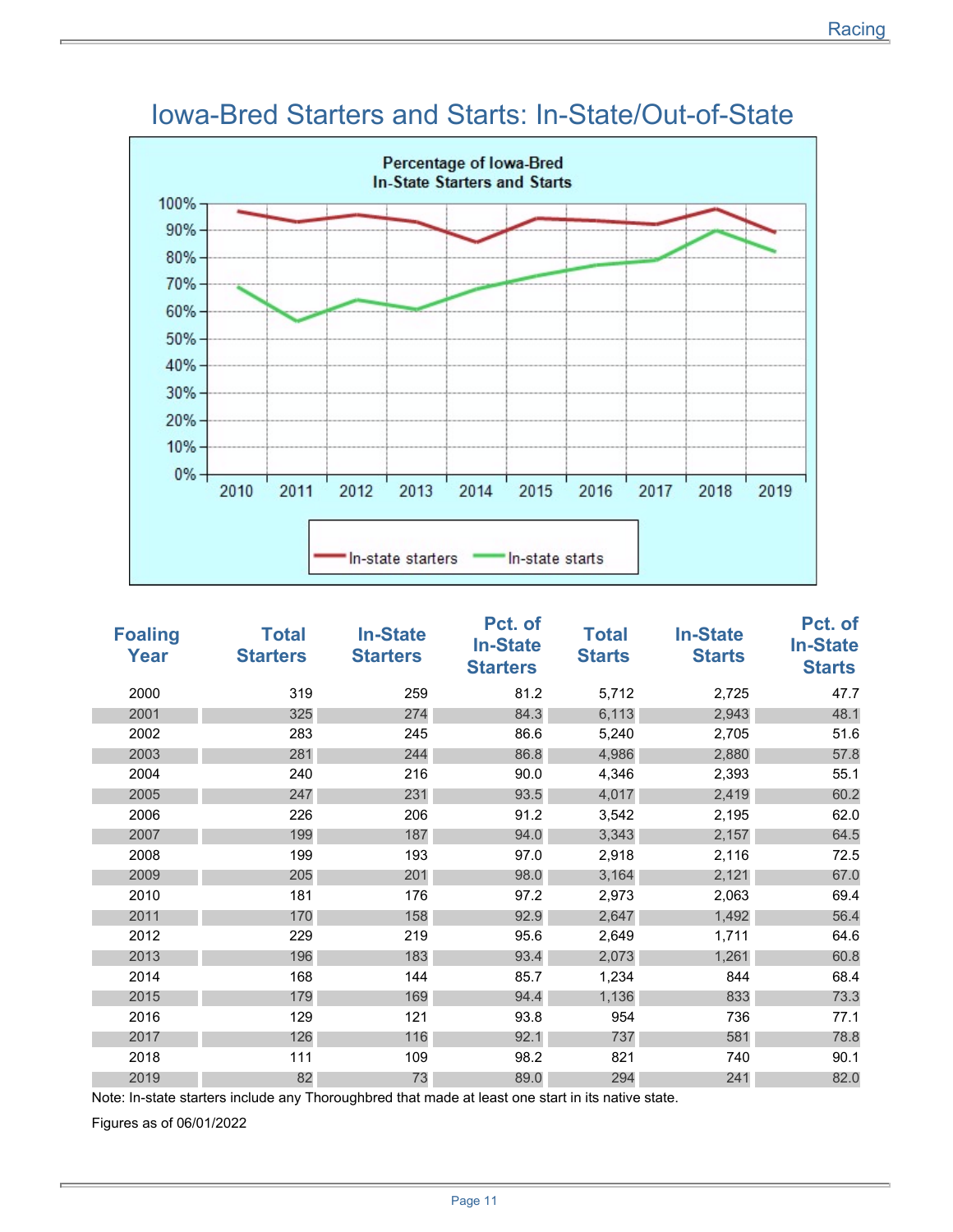## Percentage of Iowa-Bred Earnings by Racing Area

| <b>Racing Area</b> | 2021     | 2020     | 2019   | 2018     | 2017     |
|--------------------|----------|----------|--------|----------|----------|
| IA                 | 83.17%   | 80.42%   | 77.74% | 76.64%   | 71.66%   |
| LA                 | 3.39%    | 1.37%    | 1.90%  | 2.11%    | 1.23%    |
| <b>TX</b>          | 2.10%    | 1.20%    | 0.47%  | 1.26%    | 1.16%    |
| <b>MN</b>          | 1.92%    | 1.97%    | 1.81%  | 3.21%    | 2.87%    |
| <b>NE</b>          | 1.60%    | 2.10%    | 2.26%  | 2.92%    | 3.23%    |
| FL                 | 0.99%    | 1.09%    | 0.83%  | 0.16%    | 0.27%    |
| OK                 | 0.96%    | 1.96%    | 3.57%  | 4.15%    | 3.77%    |
| IL                 | 0.91%    | 1.80%    | 1.23%  | 0.68%    | 1.21%    |
| PA                 | 0.63%    | 0.46%    | 0.20%  | 0.56%    | 1.09%    |
| <b>AZ</b>          | 0.51%    | 0.63%    | 1.02%  | 0.79%    | 0.88%    |
| IN                 | 0.43%    | 0.29%    | 0.57%  | 0.22%    | 0.36%    |
| <b>AR</b>          | 0.42%    | 0.71%    | 1.76%  | 1.15%    | 4.72%    |
| <b>NY</b>          | 0.40%    | 0.57%    | 0.66%  | 0.08%    | 0.10%    |
| CO                 | 0.34%    | 0.15%    | 0.00%  | 0.23%    | 0.33%    |
| KY                 | 0.34%    | 0.81%    | 1.16%  | 1.24%    | 0.71%    |
| WV                 | 0.31%    | 0.26%    | 0.34%  | 0.45%    | 0.91%    |
| OH                 | 0.29%    | 0.30%    | 0.43%  | 0.68%    | 1.22%    |
| <b>WA</b>          | 0.25%    | 0.15%    | 0.29%  | 0.15%    | 0.15%    |
| <b>WY</b>          | 0.15%    | 0.31%    | 0.15%  | 0.20%    | 0.29%    |
| <b>ND</b>          | 0.15%    | 0.17%    | 0.08%  | 0.13%    | 0.12%    |
| CA                 | 0.15%    | 1.80%    | 0.77%  | 0.12%    | 0.97%    |
| <b>NM</b>          | 0.12%    | 0.79%    | 0.76%  | 1.27%    | 1.12%    |
| <b>OR</b>          | 0.11%    | 0.08%    | 0.30%  | 0.22%    | 0.10%    |
| <b>MT</b>          | 0.09%    | $0.00\%$ | 0.06%  | 0.06%    | 0.12%    |
| VA                 | 0.04%    | 0.00%    | 0.01%  | 0.00%    | 0.00%    |
| <b>NV</b>          | 0.02%    | $0.00\%$ | 0.00%  | 0.00%    | $0.00\%$ |
| AB                 | 0.02%    | 0.00%    | 0.17%  | 0.37%    | 0.25%    |
| $\mathsf{ID}$      | 0.01%    | $0.00\%$ | 0.00%  | $0.00\%$ | 0.00%    |
| <b>MD</b>          | 0.01%    | 0.09%    | 0.28%  | 0.30%    | 0.24%    |
| NJ                 | 0.01%    | $0.00\%$ | 0.00%  | $0.00\%$ | 0.00%    |
| <b>MB</b>          | 0.00%    | 0.11%    | 0.15%  | 0.22%    | 0.42%    |
| <b>MA</b>          | 0.00%    | $0.00\%$ | 0.31%  | 0.01%    | 0.01%    |
| DE                 | 0.00%    | 0.02%    | 0.02%  | 0.11%    | 0.33%    |
| <b>SK</b>          | $0.00\%$ | 0.00%    | 0.05%  | 0.03%    | 0.01%    |
| ON                 | $0.00\%$ | 0.25%    | 0.50%  | 0.09%    | 0.00%    |

### **Racing Year**

Ranked by percentage of total earnings in 2021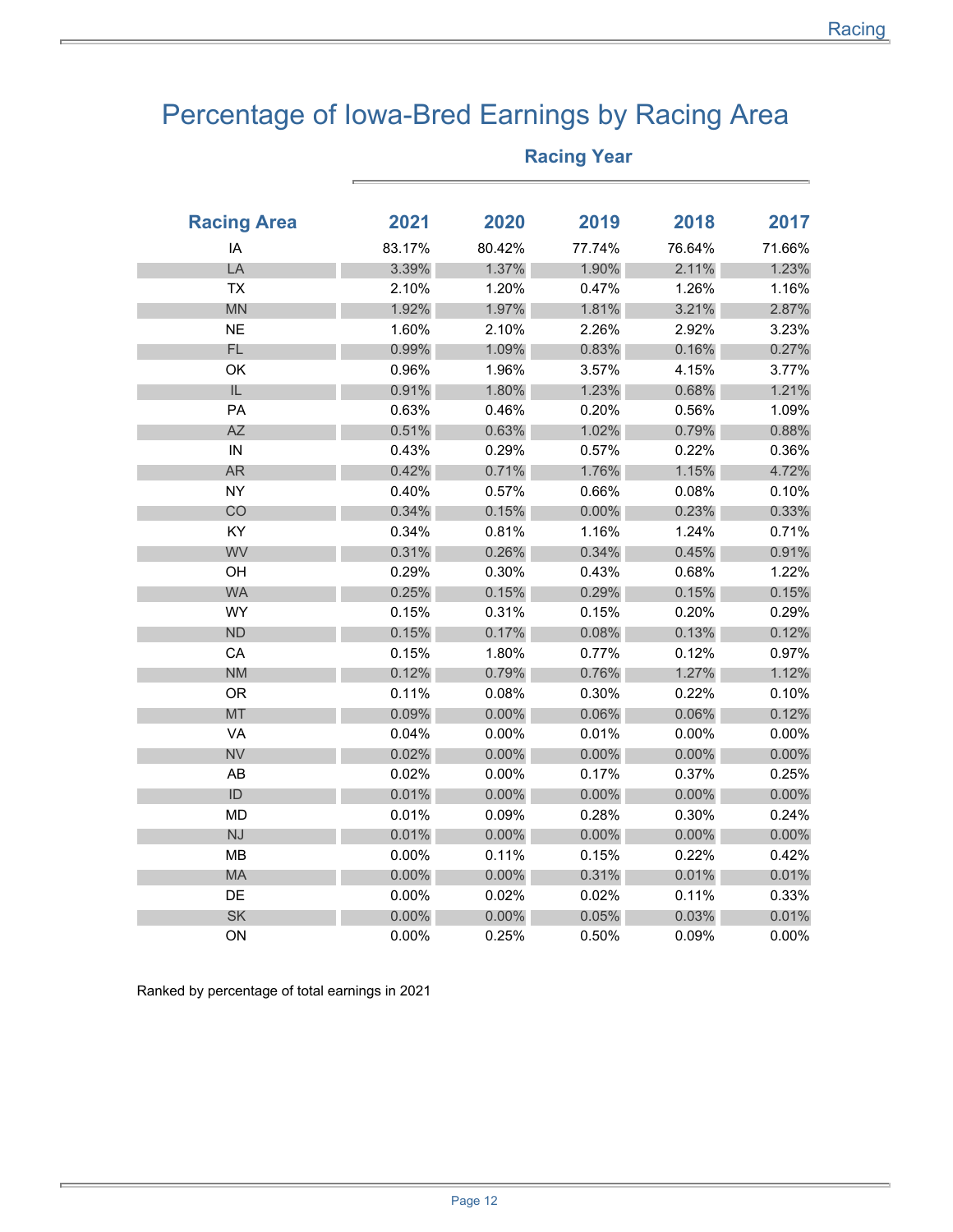

### Auction Results for Iowa-Bred Weanlings

| <b>Sale</b><br>Year | # Sold         | Pct.<br><b>Change</b> | <b>Gross</b><br><b>Sales</b> | Pct.<br><b>Change</b> | Avg.<br><b>Price</b> | Pct.<br><b>Change</b> | <b>Median</b><br><b>Price</b> | Pct.<br><b>Change</b> |
|---------------------|----------------|-----------------------|------------------------------|-----------------------|----------------------|-----------------------|-------------------------------|-----------------------|
| 2001                | 10             | 0.0                   | 49,825                       | 0.0                   | 4,982                | 0.0                   | 2,550                         | 0.0                   |
| 2002                | $\overline{4}$ | $-60.0$               | 13,200                       | $-73.5$               | 3,300                | $-33.8$               | 3,550                         | 39.2                  |
| 2003                | 6              | 50.0                  | 34,350                       | 160.2                 | 5,725                | 73.5                  | 5,750                         | 62.0                  |
| 2004                | 3              | $-50.0$               | 15,700                       | $-54.3$               | 5,233                | $-8.6$                | 1,200                         | $-79.1$               |
| 2005                | 5              | 66.7                  | 23,700                       | 51.0                  | 4,740                | $-9.4$                | 900                           | $-25.0$               |
| 2006                | 6              | 20.0                  | 84,900                       | 258.2                 | 14,150               | 198.5                 | 7,750                         | 761.1                 |
| 2007                | 0              | 0.0                   | 0                            | 0.0                   | 0                    | 0.0                   | $\Omega$                      | 0.0                   |
| 2008                | $\mathbf 0$    | 0.0                   | $\Omega$                     | 0.0                   | $\Omega$             | 0.0                   | $\Omega$                      | 0.0                   |
| 2009                | 5              | 0.0                   | 95,600                       | 0.0                   | 19,120               | 0.0                   | 4,500                         | 0.0                   |
| 2010                | $\overline{2}$ | $-60.0$               | 3,700                        | $-96.1$               | 1,850                | $-90.3$               | 1,850                         | $-58.9$               |
| 2011                | $\overline{2}$ | 0.0                   | 5,000                        | 35.1                  | 2,500                | 35.1                  | 2,500                         | 35.1                  |
| 2012                | 3              | 50.0                  | 29,000                       | 480.0                 | 9,667                | 286.7                 | 2,000                         | $-20.0$               |
| 2013                | 9              | 200.0                 | 168,900                      | 482.4                 | 18,767               | 94.1                  | 7,500                         | 275.0                 |
| 2014                | 6              | $-33.3$               | 93,900                       | $-44.4$               | 15,650               | $-16.6$               | 1,900                         | $-74.7$               |
| 2015                | 10             | 66.7                  | 87,900                       | $-6.4$                | 8,790                | $-43.8$               | 2,000                         | 5.3                   |
| 2016                | 1              | $-90.0$               | 75,000                       | $-14.7$               | 75,000               | 753.2                 | 75,000                        | 3650.0                |
| 2017                | 3              | 200.0                 | 470,000                      | 526.7                 | 156,667              | 108.9                 | 140,000                       | 86.7                  |
| 2018                | 2              | $-33.3$               | 119,000                      | $-74.7$               | 59,500               | $-62.0$               | 59,500                        | $-57.5$               |
| 2019                |                | $-50.0$               | 9,200                        | $-92.3$               | 9,200                | $-84.5$               | 9,200                         | $-84.5$               |
| 2020                | 7              | 600.0                 | 518,000                      | 5530.4                | 74,000               | 704.4                 | 10,000                        | 8.7                   |
| 2021                |                | $-85.7$               | 50,000                       | $-90.4$               | 50,000               | $-32.4$               | 50,000                        | 400.0                 |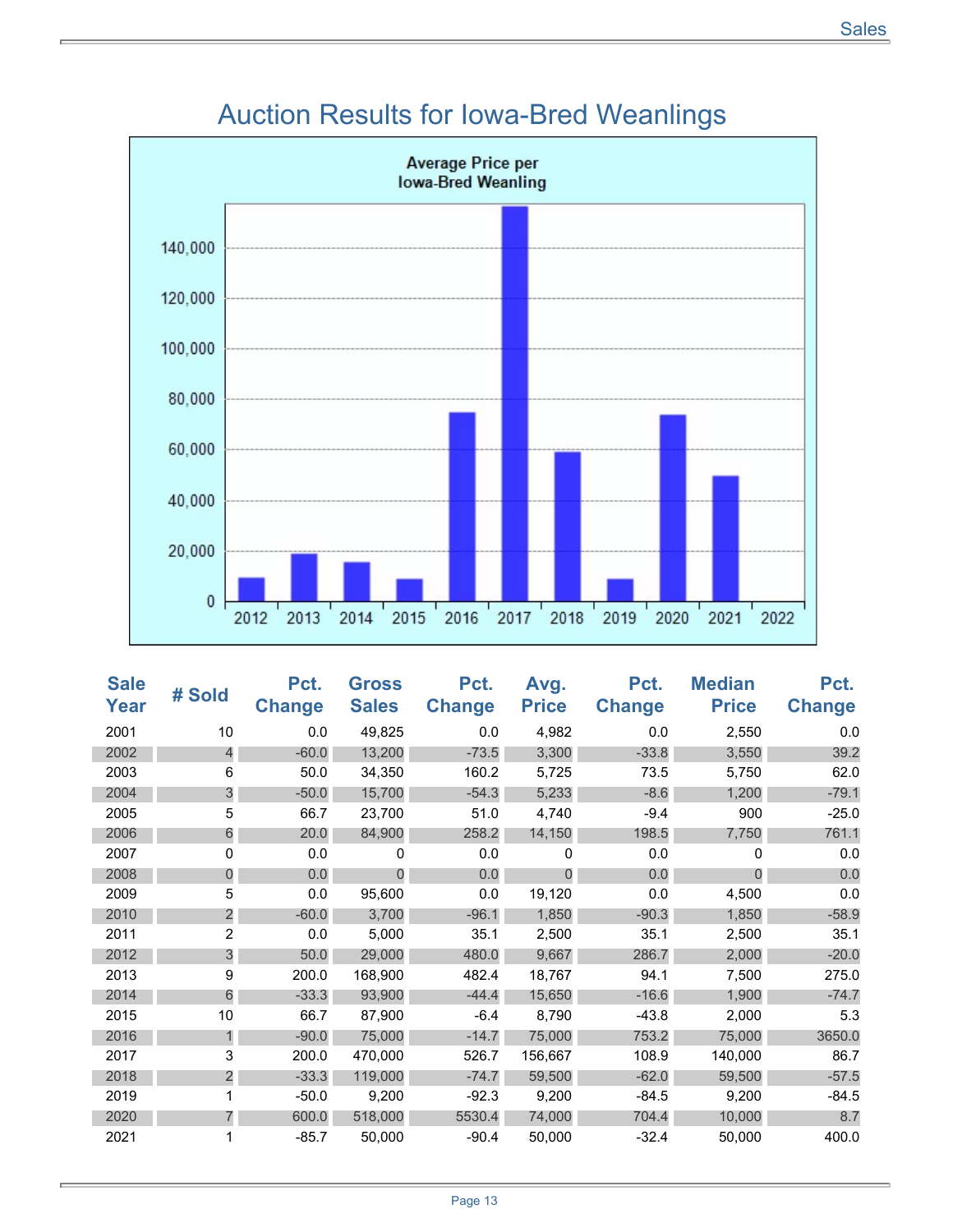

## Auction Results for Iowa-Bred Yearlings

| <b>Sale</b><br>Year | # Sold | Pct.<br><b>Change</b> | <b>Gross</b><br><b>Sales</b> | Pct.<br><b>Change</b> | Avg.<br><b>Price</b> | Pct.<br><b>Change</b> | <b>Median</b><br><b>Price</b> | Pct.<br><b>Change</b> |
|---------------------|--------|-----------------------|------------------------------|-----------------------|----------------------|-----------------------|-------------------------------|-----------------------|
| 2001                | 41     | 0.0                   | 125,650                      | 0.0                   | 3,065                | 0.0                   | 1,400                         | 0.0                   |
| 2002                | 46     | 12.2                  | 227,750                      | 81.3                  | 4,951                | 61.5                  | 2,000                         | 42.9                  |
| 2003                | 42     | $-8.7$                | 181,600                      | $-20.3$               | 4,324                | $-12.7$               | 1,200                         | $-40.0$               |
| 2004                | 53     | 26.2                  | 566,650                      | 212.0                 | 10,692               | 147.3                 | 6,000                         | 400.0                 |
| 2005                | 49     | $-7.6$                | 267,500                      | $-52.8$               | 5,459                | $-48.9$               | 2,200                         | $-63.3$               |
| 2006                | 58     | 18.4                  | 277,600                      | 3.8                   | 4,786                | $-12.3$               | 1,550                         | $-29.6$               |
| 2007                | 56     | $-3.5$                | 297,600                      | 7.2                   | 5,314                | 11.0                  | 1,500                         | $-3.2$                |
| 2008                | 48     | $-14.3$               | 464,250                      | 56.0                  | 9,672                | 82.0                  | 2,750                         | 83.3                  |
| 2009                | 45     | $-6.3$                | 193,400                      | $-58.3$               | 4,298                | $-55.6$               | 1,600                         | $-41.8$               |
| 2010                | 30     | $-33.3$               | 290,400                      | 50.2                  | 9,680                | 125.2                 | 1,800                         | 12.5                  |
| 2011                | 31     | 3.3                   | 183,000                      | $-37.0$               | 5,903                | $-39.0$               | 3,200                         | 77.8                  |
| 2012                | 22     | $-29.0$               | 463,100                      | 153.1                 | 21,050               | 256.6                 | 7,550                         | 135.9                 |
| 2013                | 39     | 77.3                  | 417,850                      | $-9.8$                | 10,714               | $-49.1$               | 4,000                         | $-47.0$               |
| 2014                | 49     | 25.6                  | 548,100                      | 31.2                  | 11,186               | 4.4                   | 5,500                         | 37.5                  |
| 2015                | 63     | 28.6                  | 1,461,050                    | 166.6                 | 23,191               | 107.3                 | 4,500                         | $-18.2$               |
| 2016                | 45     | $-28.6$               | 417,750                      | $-71.4$               | 9,283                | $-60.0$               | 5,000                         | 11.1                  |
| 2017                | 54     | 20.0                  | 890,000                      | 113.1                 | 16,481               | 77.5                  | 5,000                         | 0.0                   |
| 2018                | 43     | $-20.4$               | 1,163,300                    | 30.7                  | 27,053               | 64.2                  | 9,500                         | 90.0                  |
| 2019                | 46     | 7.0                   | 756,400                      | $-35.0$               | 16,443               | $-39.2$               | 8,500                         | $-10.5$               |
| 2020                | 52     | 13.0                  | 977,400                      | 29.2                  | 18,796               | 14.3                  | 5,500                         | $-35.3$               |
| 2021                | 52     | 0.0                   | 1,190,150                    | 21.8                  | 22,888               | 21.8                  | 13,500                        | 145.5                 |